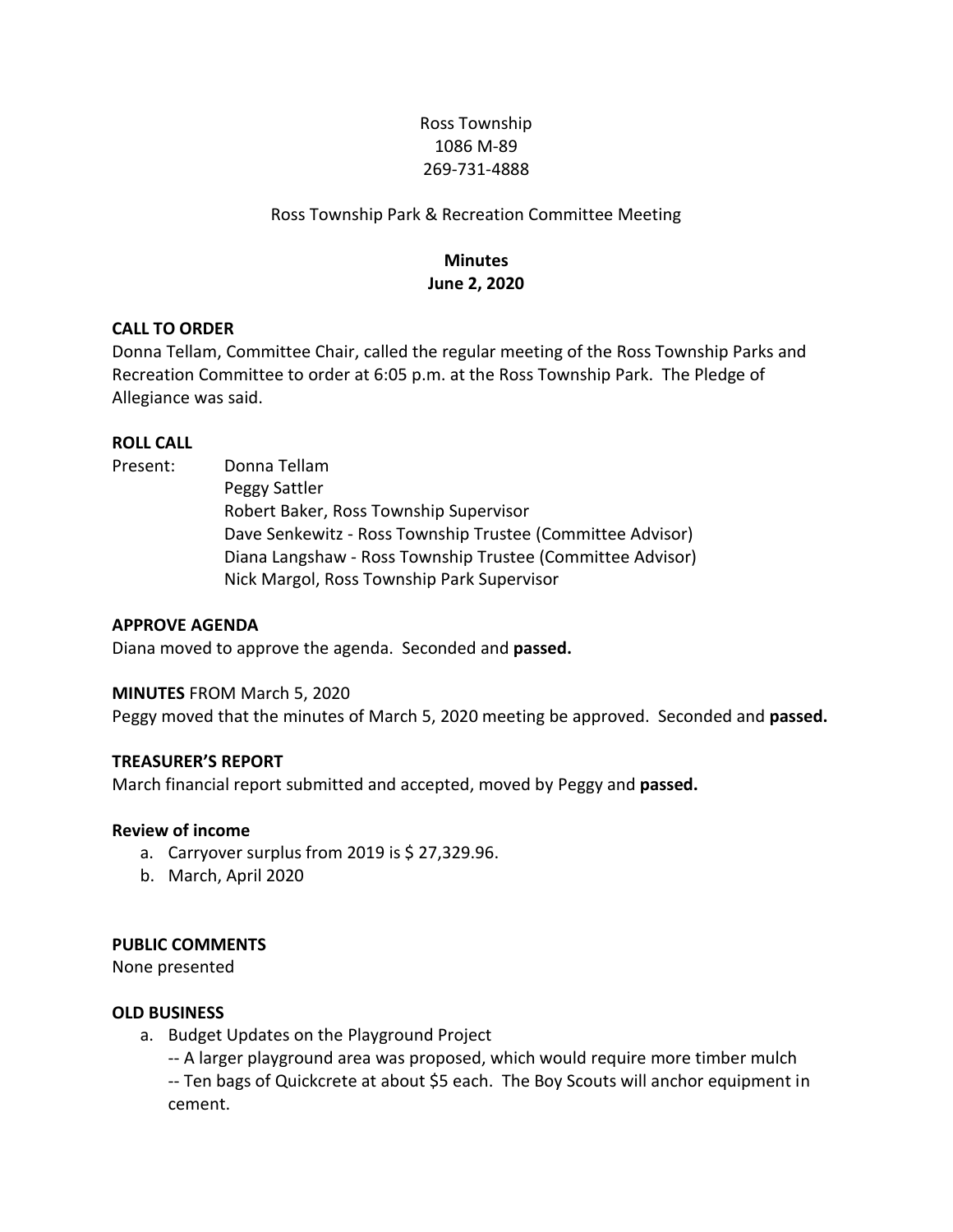-- We have three benches with memorial plaques sold at this time. It was proposed that we have a couple by the playground and another on in the woods overlooking the lake. -- Don Diebler, from the Gull Lake Rotary Club, would like to meet at the Park at a future date TBA.

b. Gilmore Foundation Grant

-- The Ross Township Park grant was the subject of a feature article in the Gilmore Foundation's Annual Report and Newsletter.

-- Expenditures for traffic stops, landscape timbers, and other improvements were reviewed.

-- Priorities for a wishlist for any remaining funds were reviewed. These could include Adirondack chairs or double swing; new park grills; ADA picnic table; and adult exercise structures.

-- The banner on the fence at the park announces: "Coming: Summer 2020, New Playground Area, brought to you by IS Gilmore Foundation, GLARC, Eagle Scouts (Nolan Ryan).

-- Benches and ADA Table: the auction sale of 'bent and dent' furniture from Rob Poth & Son, Landscape Forms is coming up soon. Nolan Ryan and his dad are investigating.

--July  $1<sup>st</sup>$  is the trigger date for ordering all fixtures and materials for the playground project. Will coordinate with Nolan and the Township Hall for ordering and getting the checks ready.

## **NEW BUSINESS**

a. Park Revenue Update

-- As of 5/27/20, Park revenue included:

- Paid Season passes:  $(9)$  \$ 245.00
- Gate Admissions:  $$ 2,390.00$   $(5/22 \text{ thru } 5/26)$
- Total: \$ 2,653.00
- b. Luke Larson's Eagle Scout Project (Troop #239)

-- Trails and plantings have made the Park very attractive. Rob has moved sand where children can play on the beach. A second load of 10 yards of sand was delivered Monday.

-- Luke led clean-up workdays at the Park in May. The 16 volunteers included individuals from his troop and the neighborhood, giving a total of 137. 25 hours of service. They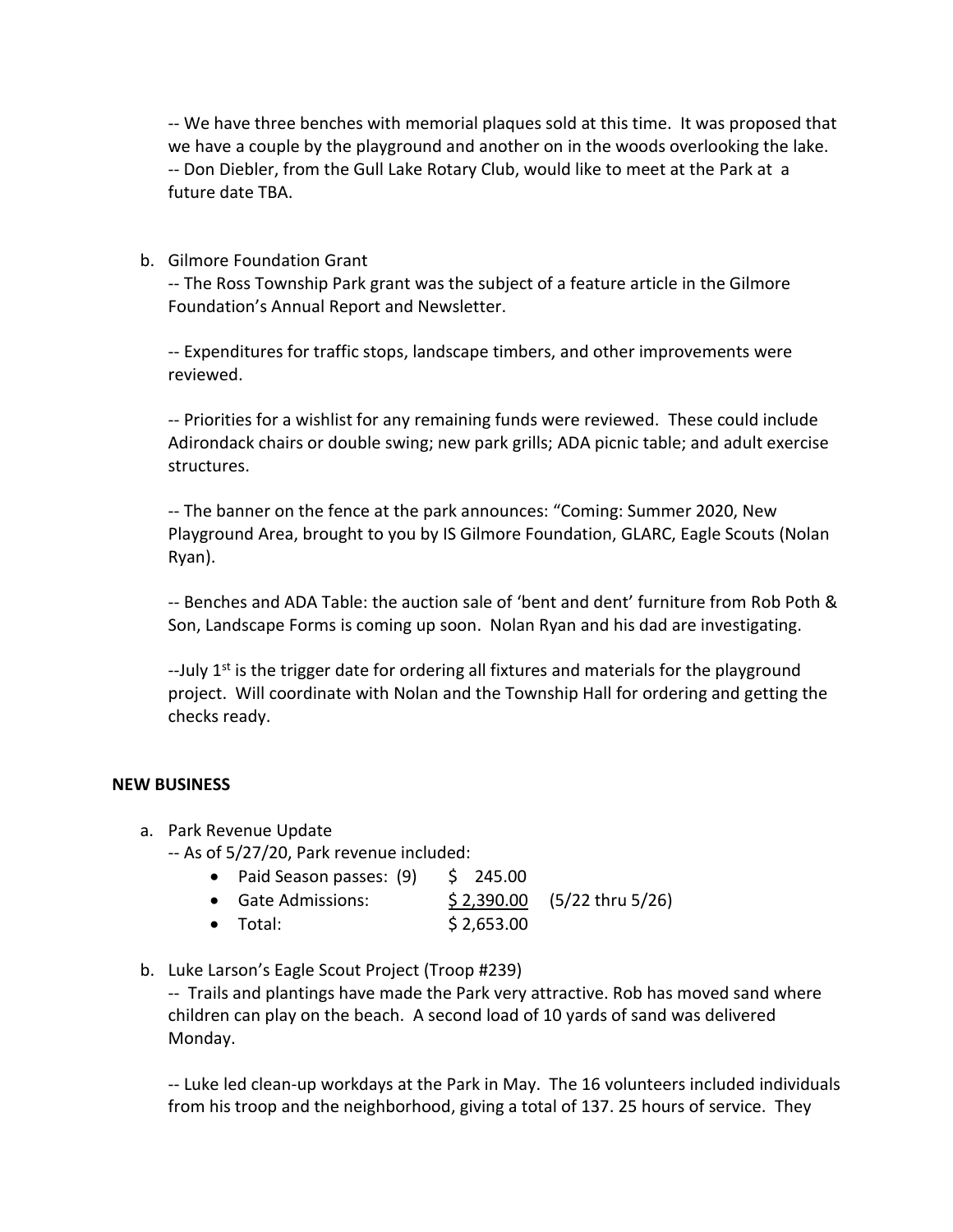have cleared and mulched pathways in the woods, pulled up invasive plants, cleared and raked the lawn, planted flowers, etc.

-- The Little Library will cost \$300.

--The Committee thanks Diana for contributing sedum plants.

c. Automatic Gate Study

-- Diana will continue to study other area park gates. The Committee discussed nonswing gates, and an option for a sliding fence. The gate will need to cover both entrance and exit lanes.

### d. Summer 2020 Park Job Positions

--Nick Margol was welcomed as the new Park Manager. He has trained this year's 13 Park Attendants, and is covering issues such as opening and closing protocols.

-- Forms and information sheets are more organized in a file box in the attendant office, making procedures run smoother.

-- The Park needs a new hose to better clean out garbage cans and other uses.

-- There was a complaint that the lawn service provider is skipping weed-wacking in some areas.

-- Thanks to Bill Tellam for spraying the Park for weeds and poison ivy. Also, to John Chrisman for dusting for ants throughout the park. Additional help was provided by the Guardards and Larry Greer.

-- COVID-19 rules for numbers of people in the Park were discussed. A limit of thirty cars would capture about the correct number of people (100). Attendants are suggesting that those waiting cycle around and return, which is working well so far.

e. Update on Landscape Forms tables and benches

-- The Committee looked at pictures of ADA picnic tables. The "Gretchen" from Landscape Forms appears to be a very good option.

-- Rob Baker is touring LSF for items that have slight imperfections that could be obtained at a very low cost.

--Nolan Greenwood is waiting to hear on the Scarborough Benches.

-- Dave moved to go up to \$500 in bidding at the LSF auction. Seconded and passed.